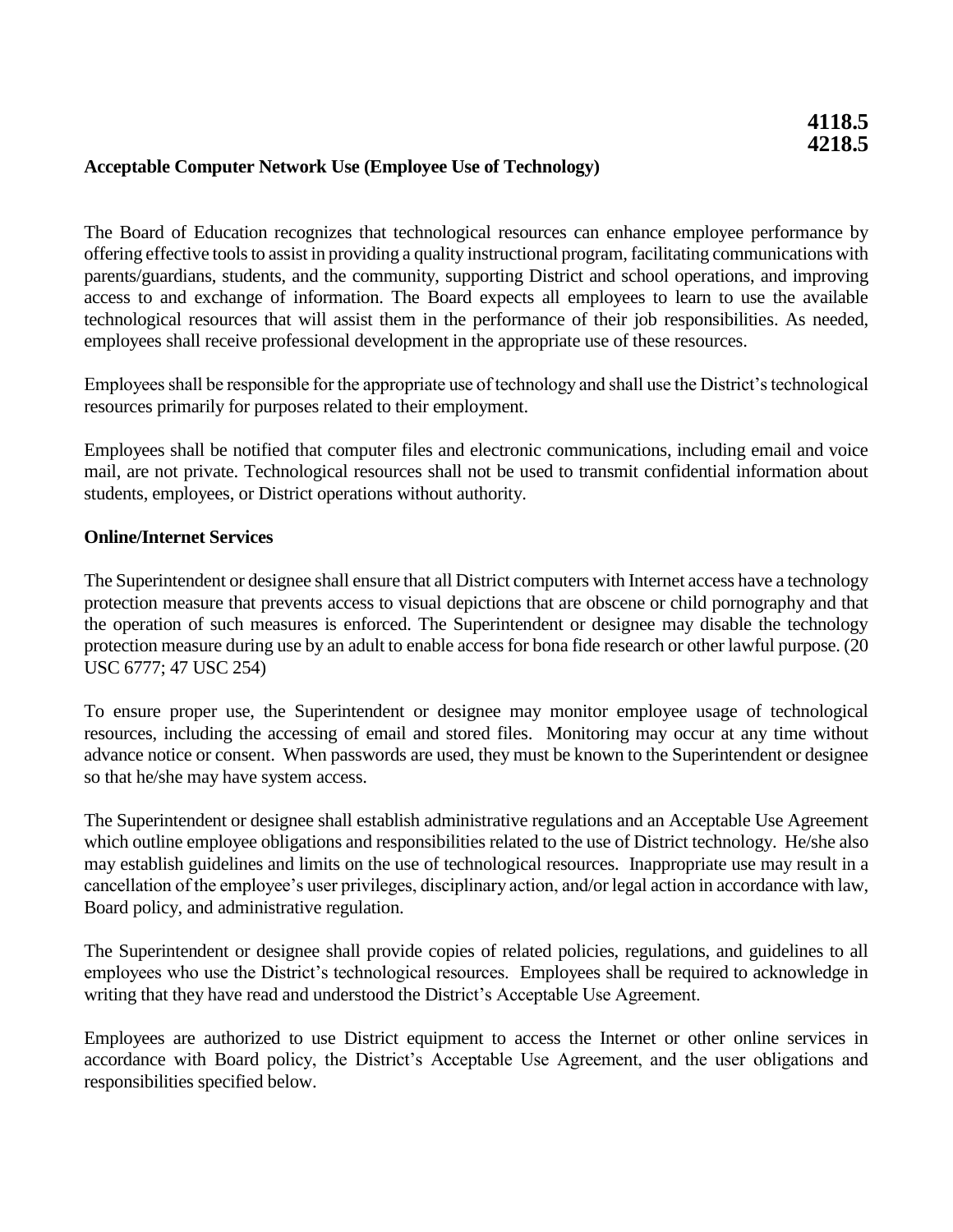- 1. The employee in whose name an online services account is issued is responsible for its proper use at all times. Employees shall keep account information, home addresses, and telephone numbers private. They shall use the system only under the account number to which they have been assigned.
- 2. Employees shall use the system safely, responsibly, and primarily for work-related purposes.
- 3. Employees shall not access, post, submit, publish, or display harmful or inappropriate matter that is threatening, obscene, disruptive, or sexually explicit, or that could be construed as harassment or disparagement of others based on their race, ethnicity, national origin, sex, gender, sexual orientation, age, disability, religion, or political beliefs.
- 4. Employees shall not use the system to promote unethical practices or any activity prohibited by law, Board policy, or administrative regulations.
- 5. Employees shall not use the system to engage in commercial or other for-profit activities without permission of the Superintendent or designee.
- 6. Copyrighted material shall be posted online only in accordance with applicable copyright laws.
- 7. Employees shall not attempt to interfere with other users' ability to send or receive email, nor shall they attempt to read, delete, copy, modify, or forge other users' email.
- 8. Employees shall not develop any classroom or work-related web sites, blogs, forums, or similar online communications representing the District or using District equipment or resources without permission of the Superintendent or designee. Such sites shall be subject to rules and guidelines established for District online publishing activities including, but not limited to, copyright laws, privacy rights, and prohibitions against obscene, libelous, and slanderous content. Because of the unfiltered nature of blogs, any such site shall include a disclaimer that the District is not responsible for the content of the messages. The District retains the right to delete material on any such online communications.
- 9. Users shall report any security problem or misuse of the services to the Superintendent or designee.

The intent of these administrative regulations rules is to provide employees with general requirements for utilizing the school unit's computers, networks and Internet services. The administrative regulations may be supplemented by more specific administrative procedures and rules governing day-to-day management and operation of the computer system.

These rules provide general guidelines and examples of prohibited uses for illustrative purposes but do not attempt to state all required or prohibited activities by users. Employees who have questions regarding whether a particular activity or use is acceptable should seek further guidance from the system administrator.

Failure to comply with Board policy 4118.5/4218.5, these regulations and/or other established procedures or rules governing computer use may result in disciplinary action, up to and including discharge. Illegal uses of the school unit's computers will also result in referral to law enforcement authorities.

# **A. Access to School Computers, Networks and Internet Services**

The level of access that employees have to school unit computers, networks and Internet services is based upon specific employee job requirements and needs.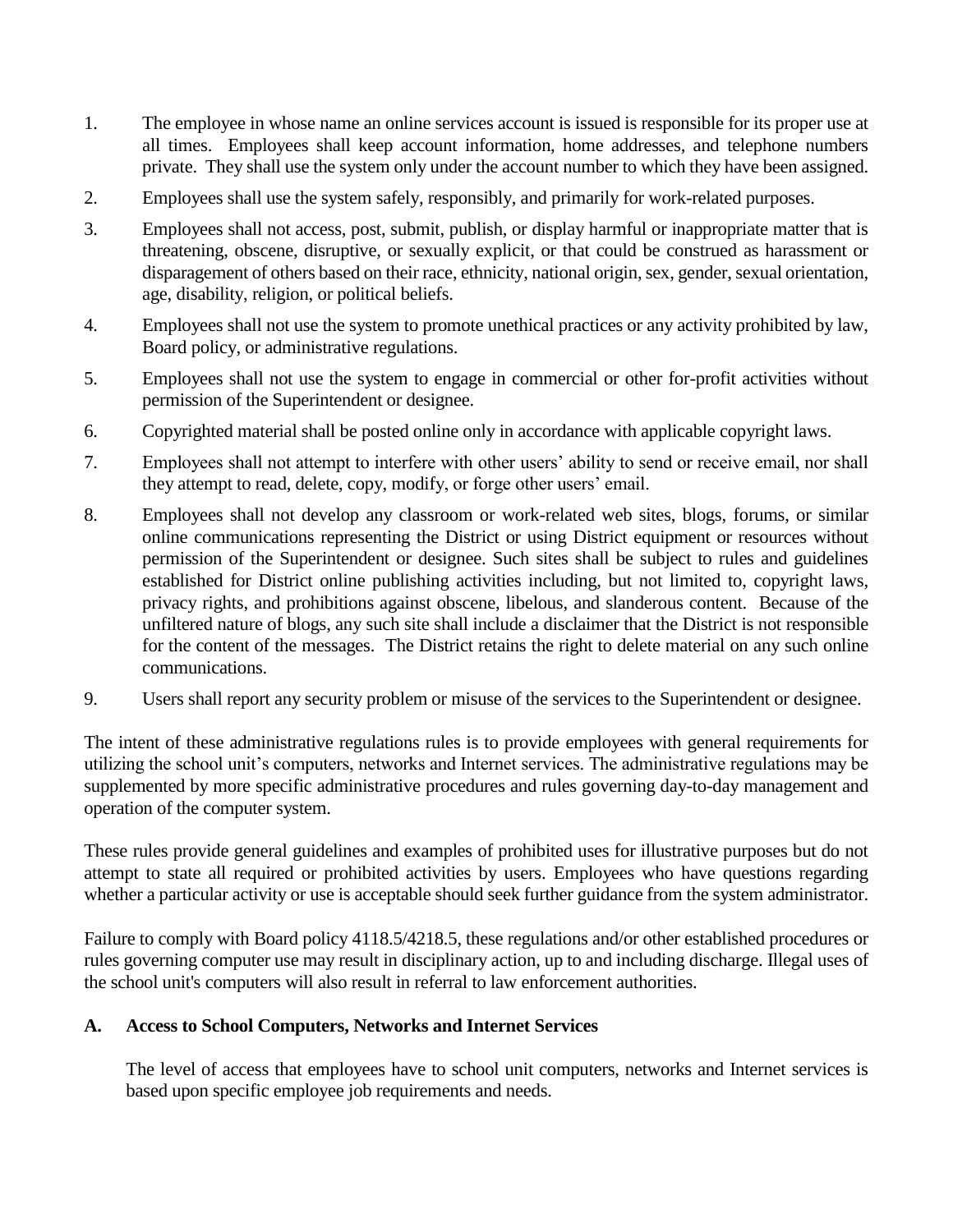# **B. Acceptable Use**

Employee access to the school unit's computers, networks and Internet services is provided for administrative, educational, communication and research purposes consistent with the school unit's educational mission, curriculum and instructional goals. General rules and expectations for professional behavior and communication apply to use of the school unit's computers, networks and Internet services.

Employees are to utilize the school unit's computers, networks and Internet services for school-related purposes and performance of job duties. Incidental personal use of school computers is permitted as long as such use does not interfere with the employee's job duties and performance, with system operations or other system users. "Incidental personal use" is defined as use by an individual employee for occasional personal communications. Employees are reminded that such personal use must comply with this policy and all other applicable policies, procedures and rules.

The employee is responsible for his/her actions and activities involving school unit computers, networks and Internet services and for his/her computer files, passwords and accounts. General examples of unacceptable uses which are expressly prohibited include but are not limited to the following:

- 1. Any use that is illegal or in violation of other Board policies, including harassing, discriminatory or threatening communications and behavior, violations of copyright laws, etc.;
- 2. Any use involving materials that are obscene, pornographic, sexually explicit or sexually suggestive;
- 3. Any inappropriate communications with students or minors;
- 4. Any use for private financial gain, or commercial, advertising or solicitation purposes;
- 5. Any use as a forum for communicating by e-mail or any other medium with other school users or outside parties to solicit, proselytize, advocate or communicate the views of an individual or non-school-sponsored organization; to solicit membership in or support of any non-school-sponsored organization; or to raise funds for any non-school-sponsored purpose, whether for-profit or not-for-profit. No employee shall knowingly provide school e-mail addresses to outside parties whose intent is to communicate with school employees, students and/or their families for non-school purposes. Employees who are uncertain as to whether particular activities are acceptable should seek further guidance from the building principal or appropriate administrator.
- 6. Any communication that represents personal views as those of the school unit or that could be misinterpreted as such;
- 7. Downloading or loading software or applications without permission from the system administrator;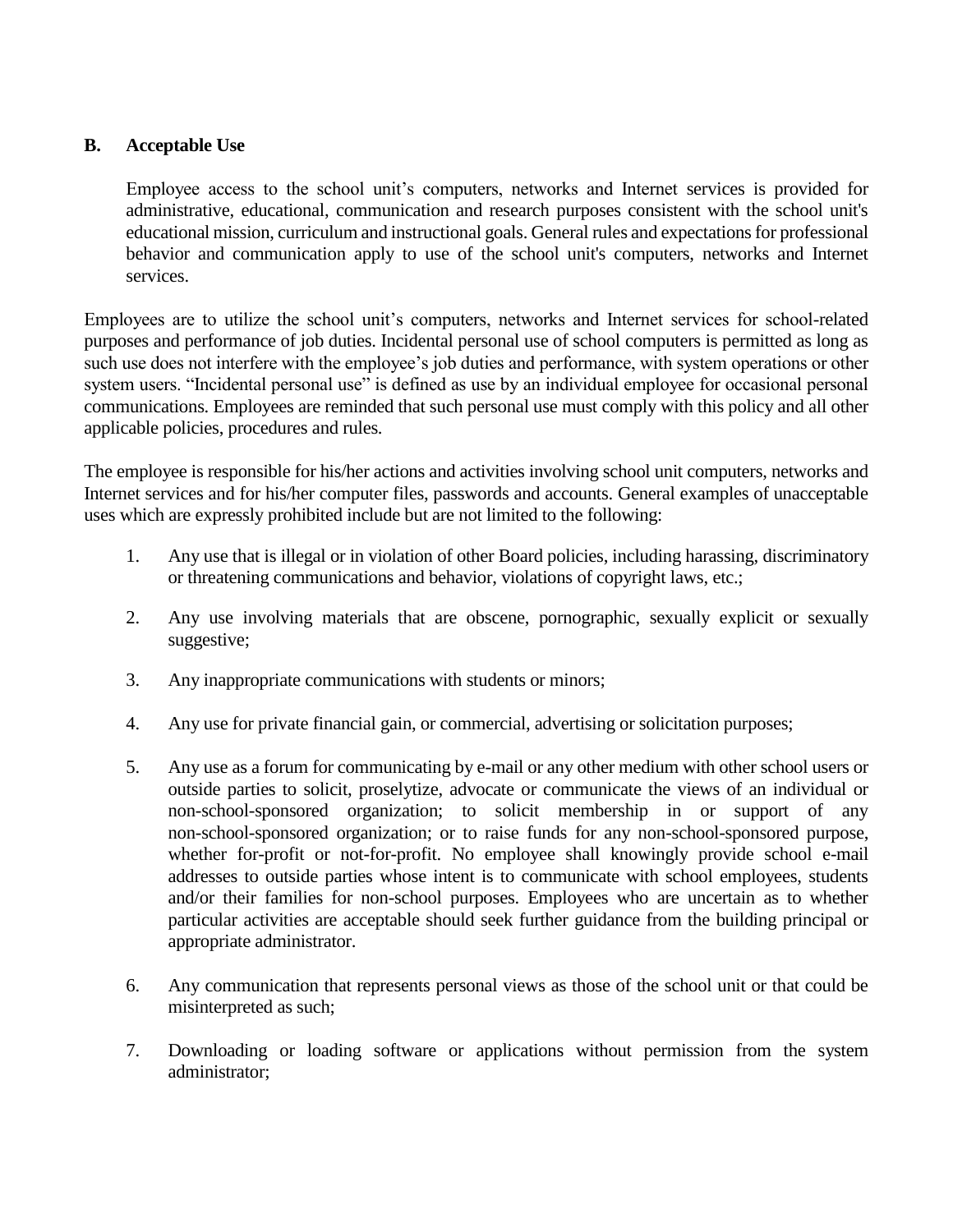- 8 Opening or forwarding any e-mail attachments (executable files) from unknown sources and/or that may contain viruses;
- 9. Sending mass e-mails to school users or outside parties for school or non-school purposes without the permission of the system administrator for other designated administrator;
- 10. Any malicious use or disruption of the school unit's computers, networks and Internet services or breach of security features;
- 11. Any misuse or damage to the school unit's computer equipment;
- 12. Misuse of the computer passwords or accounts (employee or other users);
- 13. Any communications that are in violation of generally accepted rules of network etiquette and/or professional conduct;
- 14. Any attempt to access unauthorized sites;
- 15. Failing to report a known breach of computer security to the system administrator;
- 16. Using school computers, networks and Internet services after such access has been denied or revoked; and
- 17. Any attempt to delete, erase or otherwise conceal any information stored on a school computer that violates these rules.

# **D. No Expectation of Privacy**

The school unit retains, control, custody and supervision of all computers, networks and Internet services owned or leased by the school unit. The school unit reserves the right to monitor all computer and Internet activity by employees and other system users. Employees have no expectation of privacy in their use of school computers, including e-mail messages and stored files.

# **E. Confidentiality of Information**

Employees are expected to use appropriate judgment and caution in communications concerning students and staff to ensure that personally identifiable information remains confidential.

#### **F. Staff Responsibilities to Students**

Teachers, staff members; and volunteers who utilize school computers for instructional purposes with students have a duty of care to supervise such use. Teachers, staff members and volunteers are expected to be familiar with the school unit's policies and rules concerning student computer and Internet use and to enforce them. When, in the course of their duties, employee volunteers become aware of student violations, they are expected to stop the activity and inform the building principal [or other appropriate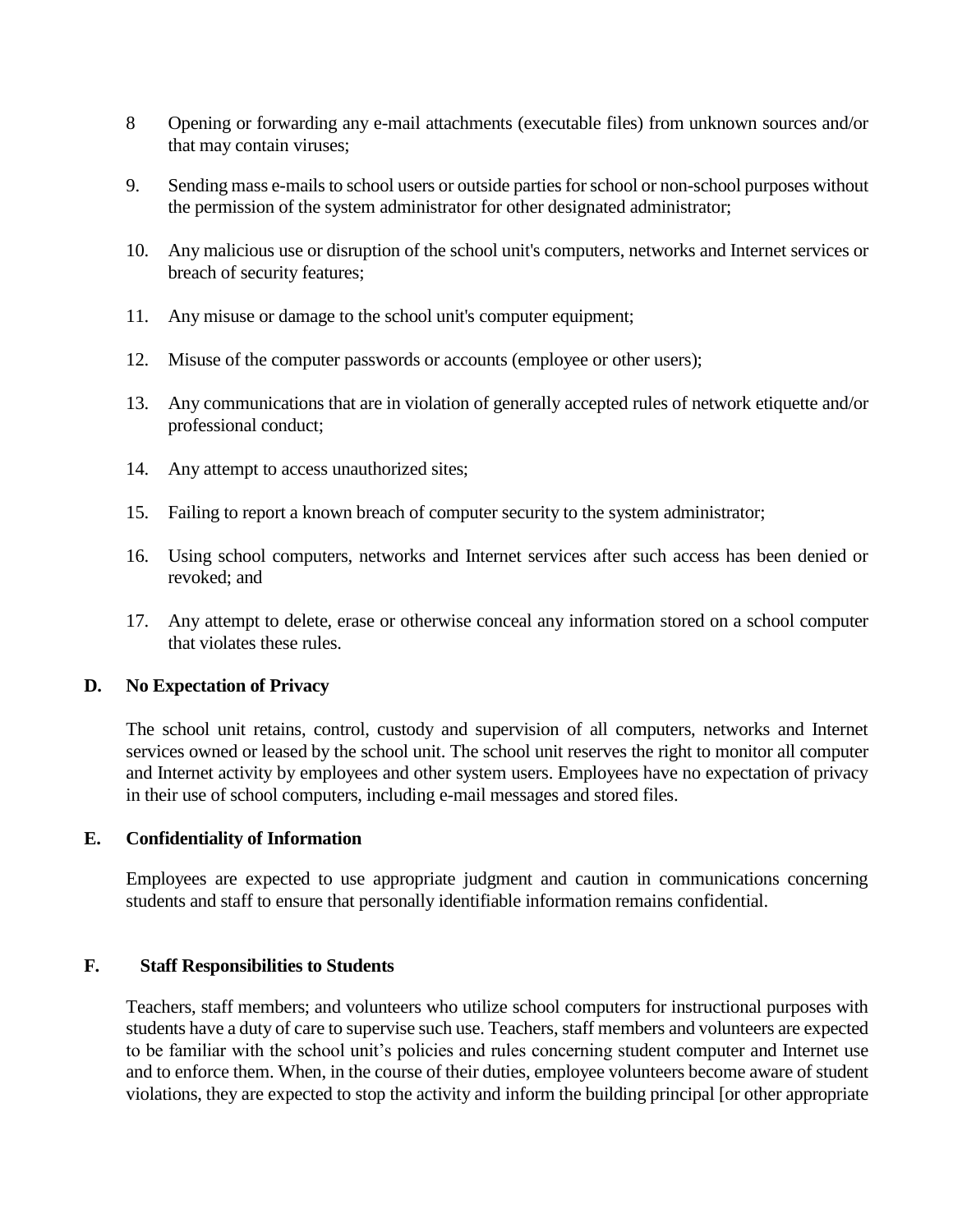administrator].

## **G. Compensation for Losses, Costs and/or Damages**

The employee shall be responsible for any losses, costs or damages incurred by the school unit related to violations of policy 4118.5/4218.5 and/or these regulations.

### **H. School Unit Assumes No Responsibility for Unauthorized Charges, Costs or Illegal Use**

The school unit assumes no responsibility for any unauthorized charges made by employees including but not limited to credit card charges, subscriptions, long distance telephone charges, equipment and line costs, or for any illegal use of its computers such as copyright violations.

#### **I. Employee Acknowledgment Required**

Each employee authorized to access the school unit's computers, networks and Internet services is required to sign an acknowledgment form stating that they have read policy 4118.5/4218.5 and these regulations. The acknowledgment form will be retained in the employee's personnel file.